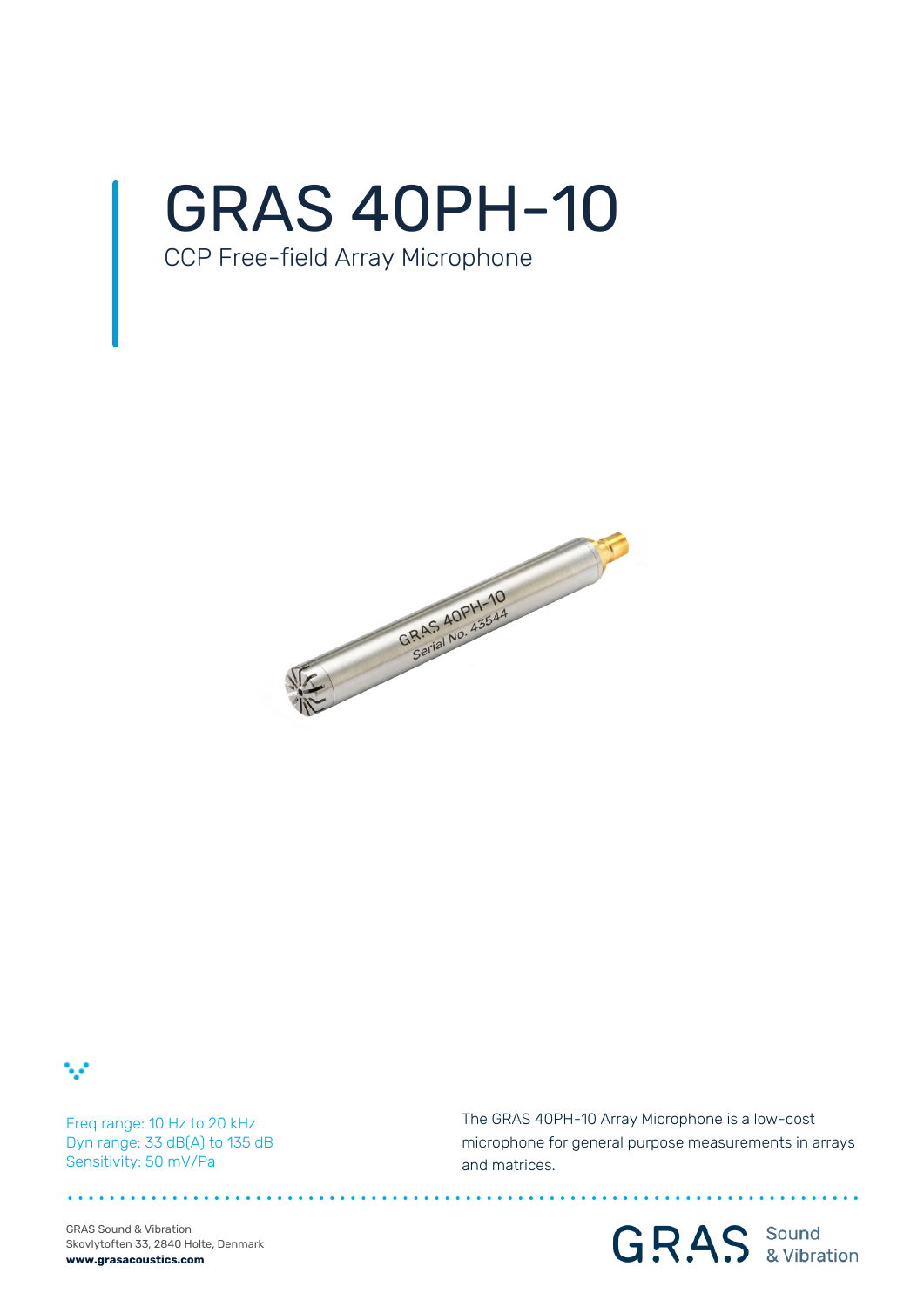### **Typical applications and use**

- Multi-channel measurements
- Sound-field analyses
- Sound-power measurements
- Concurrent spatial and transient measurements

### **Design**

Array microphones are designed to be mounted on large or small arrays. Such systems are typically used for measuring and locating noise sources, and here the phase match is important to get good accuracy in the measurements. An important characteristic of array microphones is that the microphones are phase-matched.

40PH-10 has a wide useful frequency range reaching up to 20 kHz and a large dynamic range topping at 135 dB, the peak value before visible clipping.

It has an integrated CCP preamplifier and is delivered with a built-in TEDS chip which enables it to be programmed as a complete unit. The GRAS 40PH-10 requires a constant current power supply, e.g. the [GRAS 12AL](https://www.grasacoustics.com/products/product/222-12AL.html) CCP Supply, or any other CCP compatible power supply.

Close manufacturing tolerances together with the advantages of the TEDS chip, provide the 40PH-10

with a high degree of interchangeability; a major advantage when used in multiples forming arrays and matrices.

The low cost of the 40PH-10 is a key consideration when setting up measurements requiring a multiplicity of concurrent transient and spatial data.

Calibrating the 40PH-10 with a GRAS pistonphone, e.g. [GRAS 42AA,](https://www.grasacoustics.com/products/product/255-42AA.html) is as straight forward as calibrating any other GRAS 1/4-inch microphone.

All GRAS microphones are individually checked and calibrated before leaving the factory. An individual calibration chart is supplied with each microphone.

**GRAS** Sound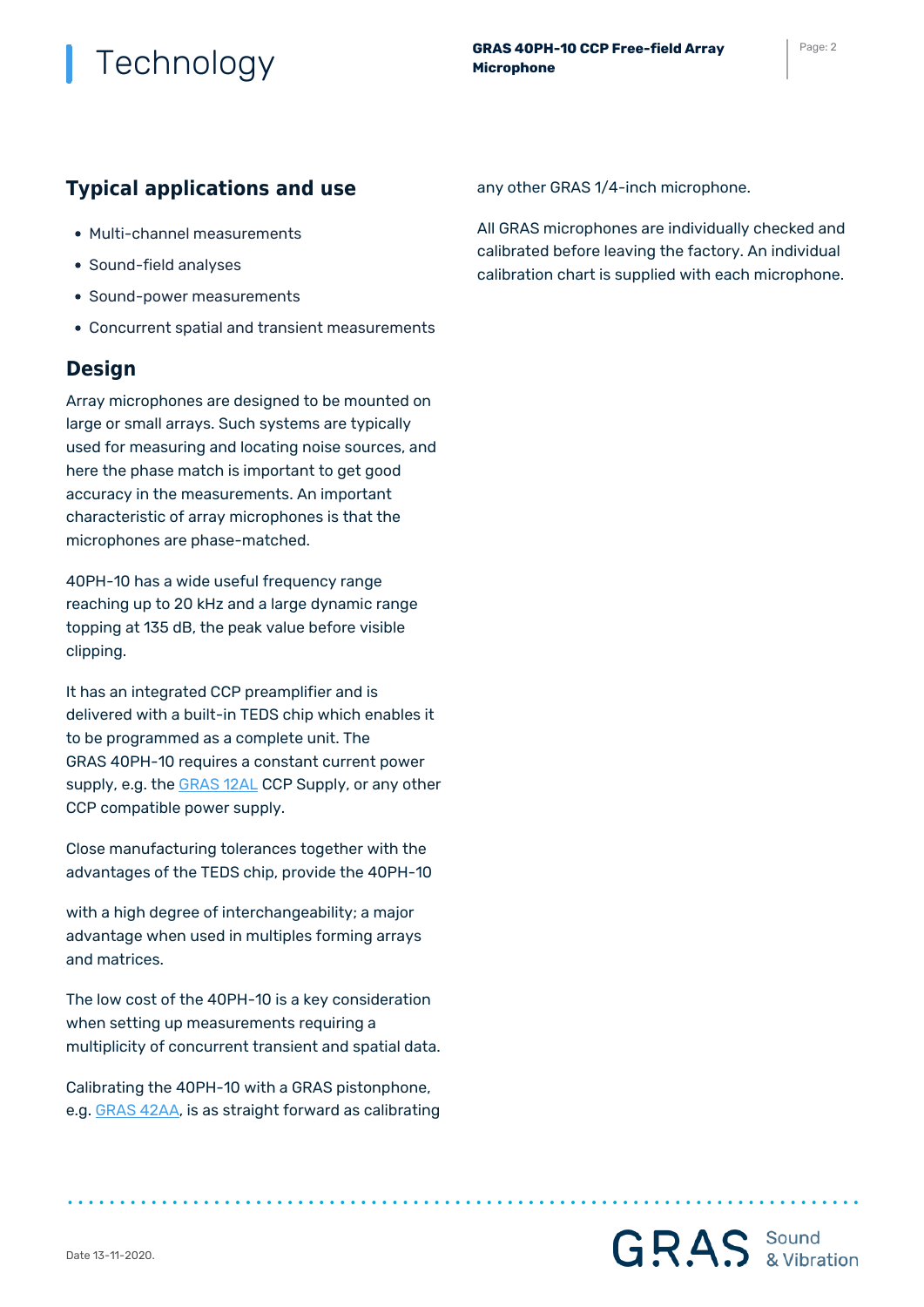### Specifications **GRAS 40PH-10 CCP Free-field Array** Page: 3 I

**Microphone**

| Polarization/Connection                              |                             | 0V/CCP                    |  |
|------------------------------------------------------|-----------------------------|---------------------------|--|
| Frequency range (±1.5 dB)                            | <b>Hz</b>                   | $50$ to $5k$              |  |
| Frequency range (±2 dB)                              | Hz                          | 10 to 20 k                |  |
| Dynamic range lower limit (microphone thermal noise) | dB(A)                       | < 33                      |  |
| Dynamic range upper limit                            | dB                          | 135                       |  |
| Set sensitivity @ 250 Hz (±2 dB)                     | mV/Pa                       | 50                        |  |
| Power supply (Constant Current Power)                | <b>mA</b>                   | 2 to 20                   |  |
| Microphone venting                                   |                             | Front                     |  |
| Output impedance                                     | Ω                           | < 50                      |  |
| Temperature range, operation                         | $^{\circ}$ C / $^{\circ}$ F | -10 to 50 / -50 to 122    |  |
| Temperature range, storage                           | $^{\circ}$ C / $^{\circ}$ F | $-20$ to 60 / $-4$ to 140 |  |
| Influence of axial vibration @1 m/s <sup>2</sup>     | dB re 20 µPa                | 55                        |  |
| <b>TEDS UTID (IEEE 1451.4)</b>                       |                             | 27 v. 1.0                 |  |
| Connector type                                       |                             | <b>SMB</b>                |  |
| CE/RoHS compliant/WEEE registered                    |                             | Yes / Yes / Yes           |  |
| Weight                                               | g / oz                      | 5.50 / 0.20               |  |
| <b>Phase Match</b>                                   |                             |                           |  |
| 50Hz - 100Hz                                         |                             | $±5^\circ$                |  |
| 100Hz - 3kHz                                         |                             | ±3°                       |  |
| 3kHz - 5kHz                                          |                             | ±5°                       |  |
| $5kHz - 10kHz$                                       |                             | $±10^\circ$               |  |

**Frequency response according to IEC 61672-1**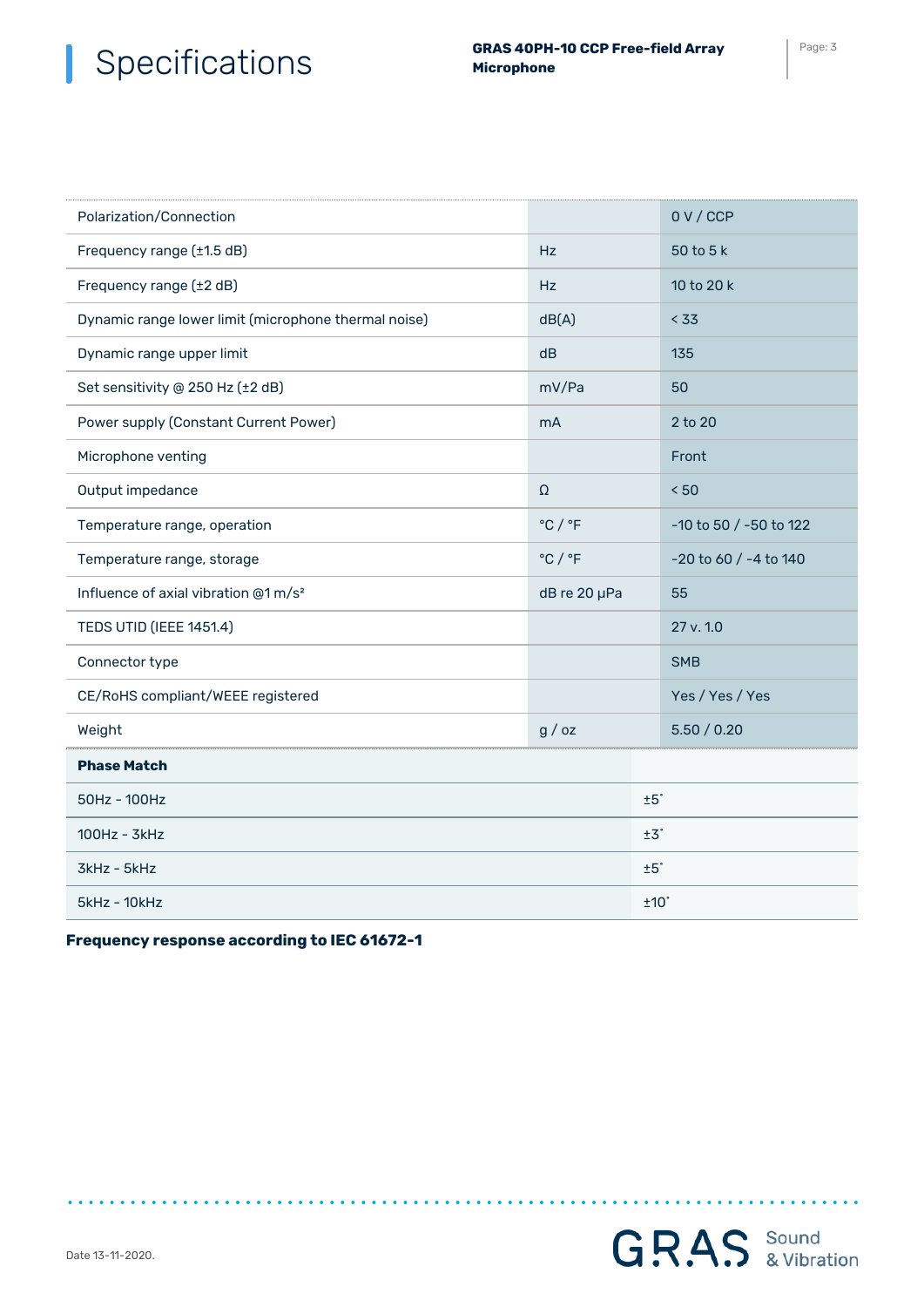

Typical frequency response

Upper curve shows free-field response at 0°, lower curve (dotted line) shows pressure response.

GRAS Sound & Vibration reserves the right to change specifications and accessories without notice.

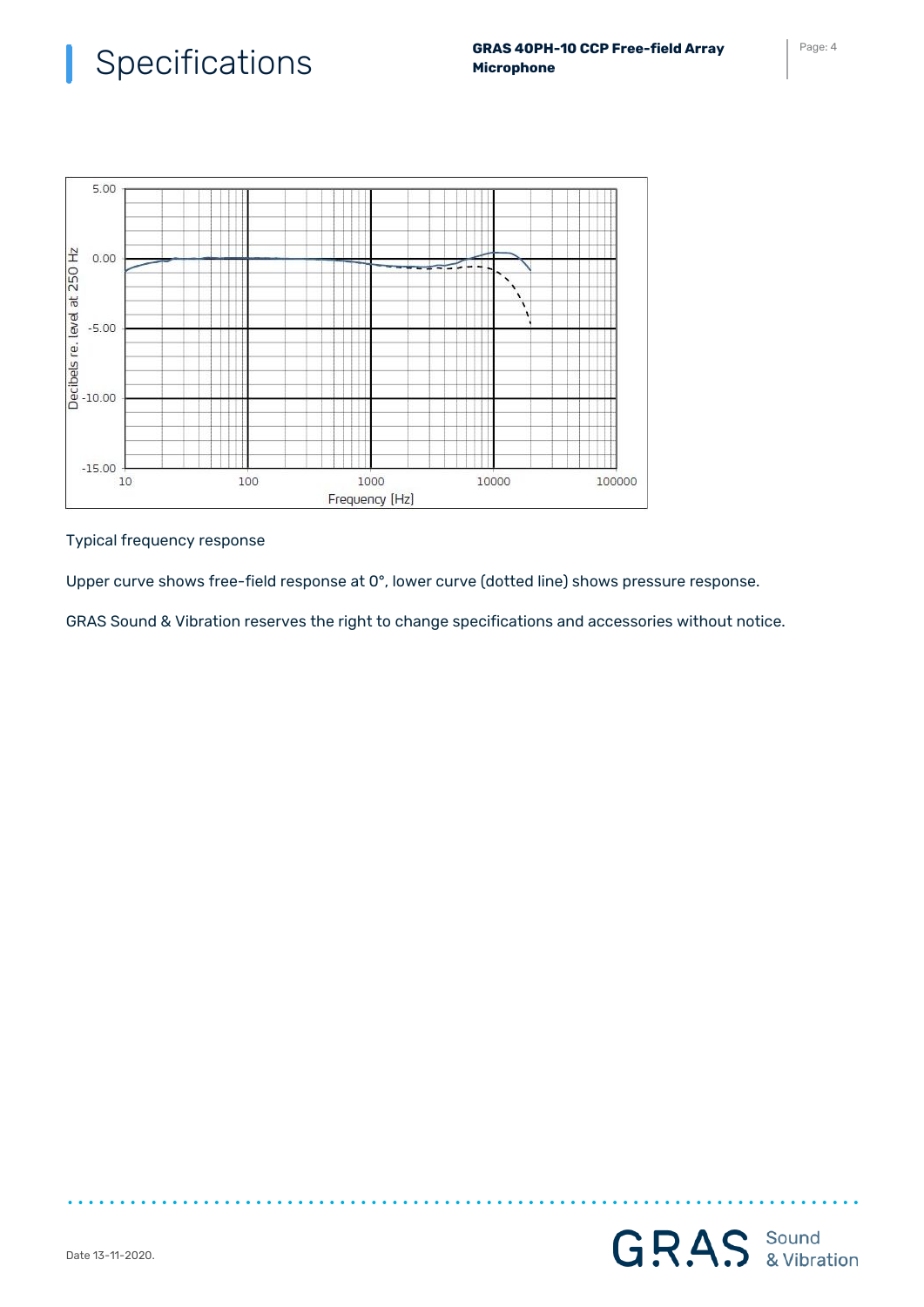$\textsf{Dimensions} \begin{array}{c} \textsf{GRAS 40PH-10 CCP Free-field Array} \end{array} \begin{array}{c} \textsf{Page: 5} \end{array}$ **Microphone**

Dimensions in mm



 $\mathbf{A}$ 

 $\bullet$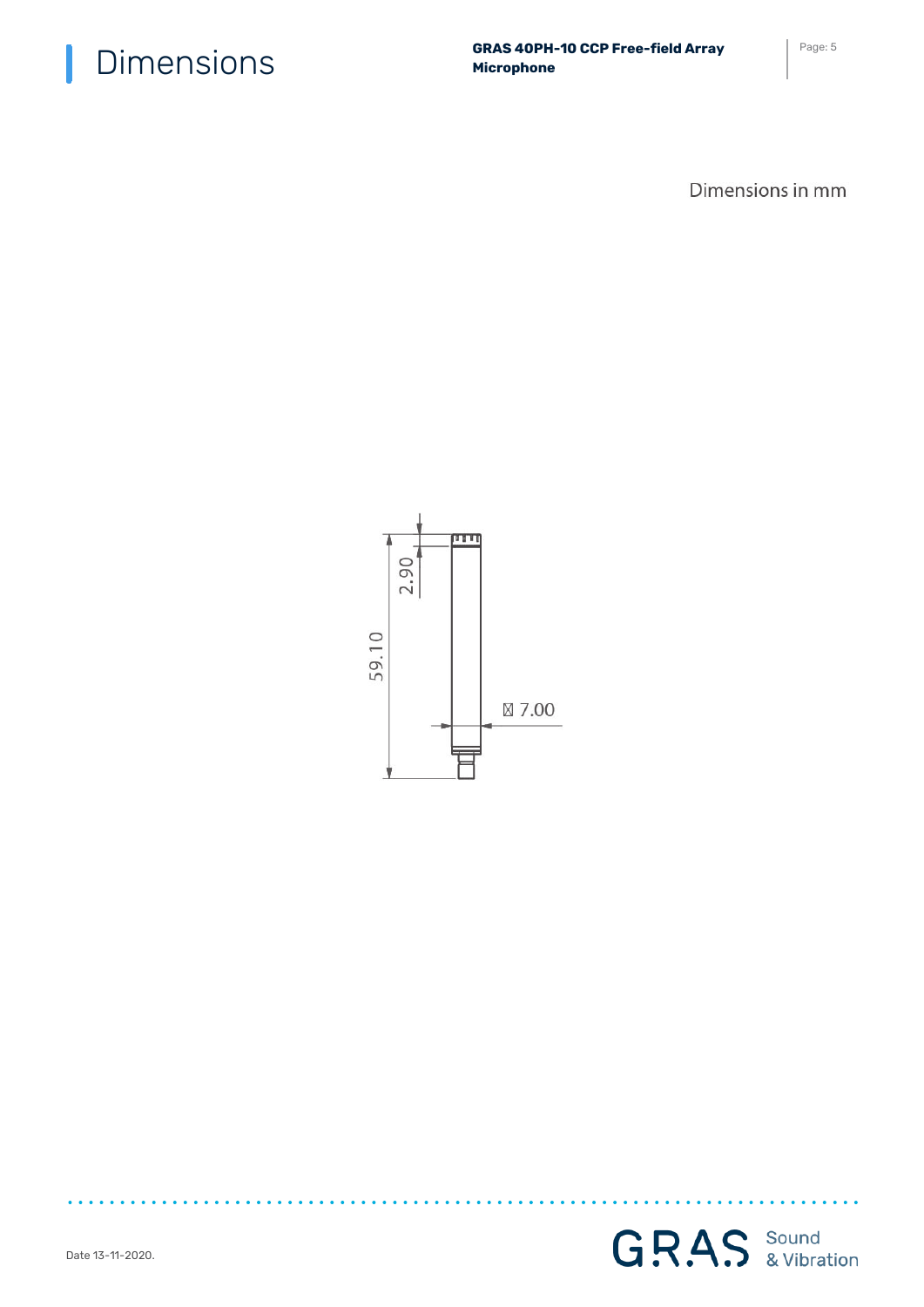# Ordering Info **GRAS 40PH-10 CCP Free-field Array** Page: 6

## **Optional items**

| GRAS AA0027        | 3 m SMB - BNC Cable                                |
|--------------------|----------------------------------------------------|
| <b>GRAS 12AL</b>   | 1-Channel CCP Power Module with A-weighting filter |
| <b>GRAS PROOO2</b> | <b>Array Module</b>                                |
| GRAS AM0364        | Windscreens (set of 6)                             |
| GRAS RA0092        | Rain-protection cap                                |
| <b>GRAS 42AA</b>   | Pistonphone, Class 1                               |
| GRAS 42AG          | <b>Multifunction Sound Calibrator, Class 1</b>     |

GRAS Sound & Vibration reserves the right to change specifications and accessories without notice.